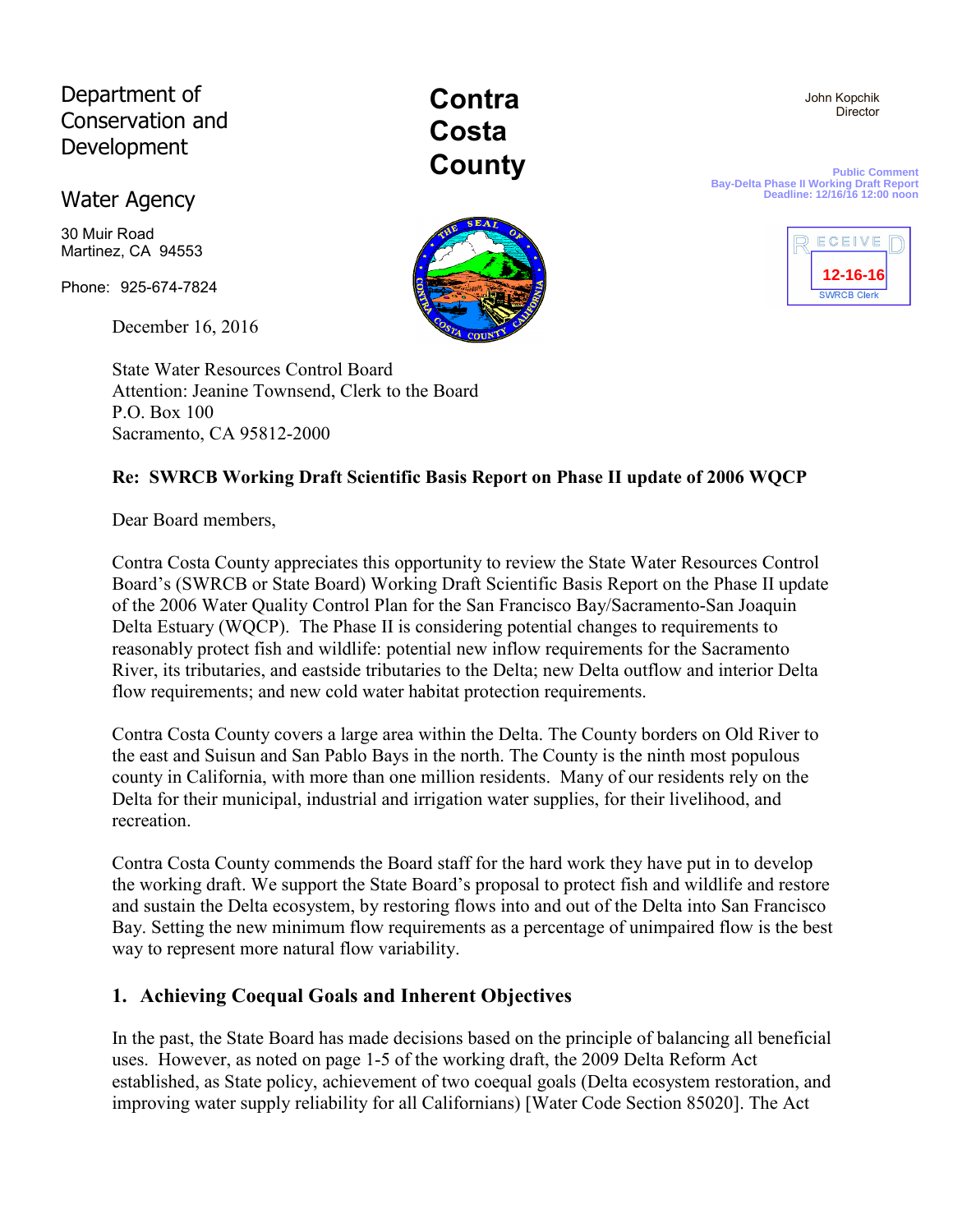also established as State policy the inherent objective of improving water quality to protect human health and the environment consistent with achieving water quality objectives in the Delta [Water Code section 85020(e)].

State agencies, such as the SWRCB, should now ensure their actions contribute to protecting, restoring, and enhancing the Delta ecosystem, as well as improving water supply reliability for all of California.

The SWRCB's 2010 Delta Flow Criteria Report determined how much flow needed to be left in the Bay-Delta system for the protection of fish and wildlife in the Bay-Delta system. The Preface to the 2010 Report noted that the State Board had developed these objectives by focusing entirely on what the fish need without consideration of the potential impacts on other beneficial uses. The 2010 flow criteria, therefore, represent the flows needed to help achieve the ecosystem coequal goal.

The SWRCB can also help with achievement of the second coequal goal, providing a more reliable water supply for California, by including in the Scientific Basis Report an analysis of not only the existing water conveyance system with new flow objectives, but also an analysis of future operations with additional south of Delta and/or within Delta storage. Capturing more water during periods of high runoff (wetter months) will enable the major water projects to offset any reductions in exports during dry periods, and increase water supply reliability. Modeling simulations of Bay-Delta project operations, and actual historical operations, illustrate that once San Luis Reservoir is full, Delta exports reduce significantly even though Delta outflows are high.

The State Board should encourage the major water projects to make the necessary storage improvement to enable water to be exported when it is surplus to the needs of the Bay-Delta system, consistent with California Water Code section 12204<sup>1</sup>.

#### **2. Delta Outflows**

-

Contra Costa County agrees that the percent of unimpaired flow approach will encourage a diversity of flows needed for ecosystem functions and provides the general seasonality, magnitude, and duration of flows important for native species and for which they have evolved.

The 2010 Delta Flow Criteria Report failed to clarify whether the unimpaired flows applied to Delta outflow were the total unimpaired runoff from the full Central Valley system or just the Sacramento Valley. This should be made clear in the Scientific Basis Report and related documents.

<sup>&</sup>lt;sup>1</sup> Water Code section 12204: In determining the availability of water for export from the Sacramento-San Joaquin Delta no water shall be exported which is necessary to meet the requirements of Sections 12202 and 12203 of this chapter.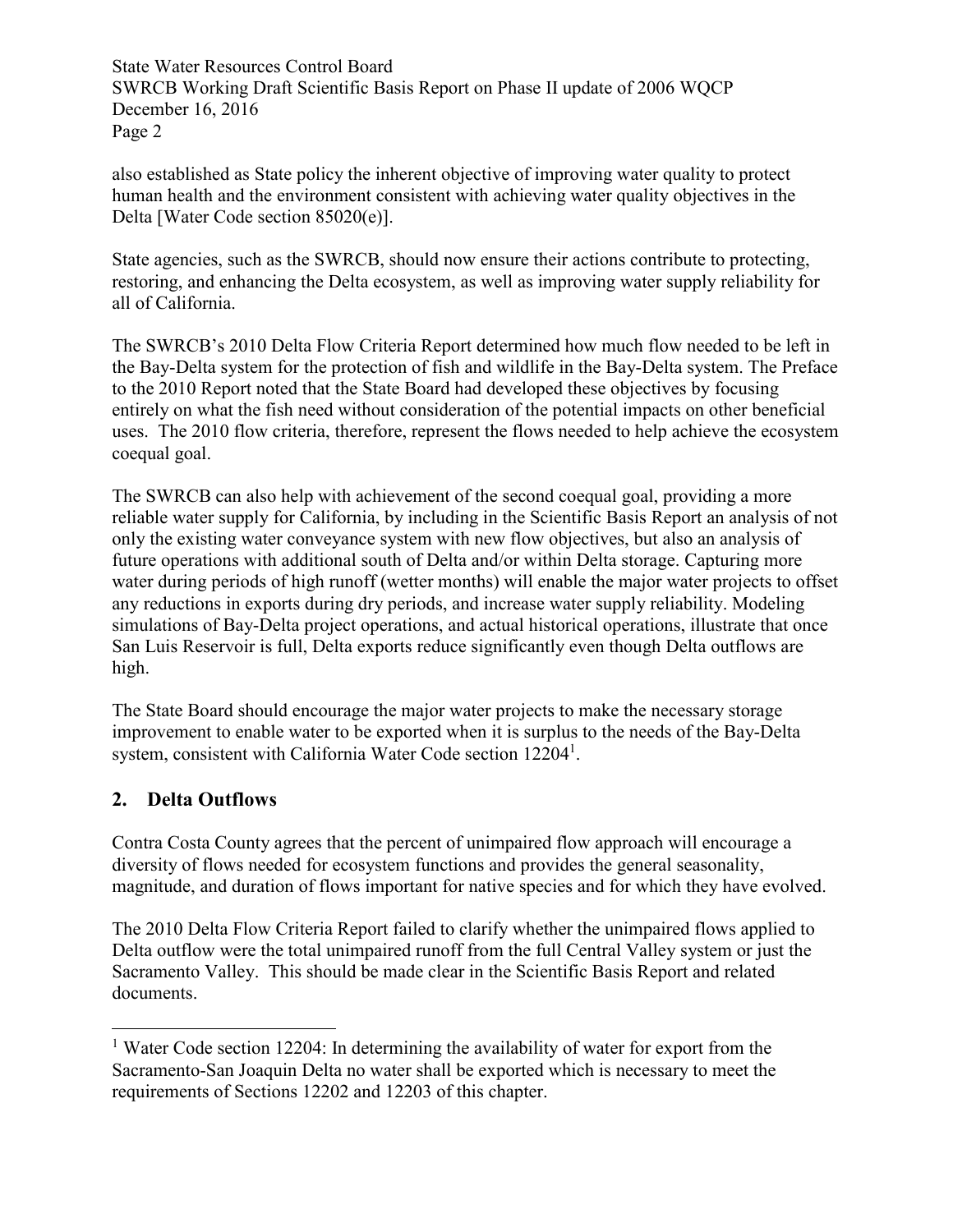The State Board should establish new flow criteria consistent with the 2010 Delta Flow Criteria Report. Consideration could be given to phasing in the full minimum flow requirements over up to, say, five years. However, as discussed above, State policy requires that the SWRCB set flow objectives that contribute to achievement of the ecosystem coequal goal, not some lesser flow level that would fail to restore and sustain key fish species.

#### **3. Fall X2**

The SWRCB's adoption of the Spring estuarine habitat standard (February-June X2 standards) in May 1995 was an important step in restoring flow conditions for key fish species in the Bay-Delta system. However, the Spring X2 standards had the unintended consequence of redirecting the impact of Delta exports to later months of the year, in particular, the fall. As shown in Figure 2.4-10 (below) in the working draft, Fall X2 increased significantly after 1995 consistent with decreased Delta outflows in September and October. As a result, Fall X2 in wet and above normal years became just as high as would have been expected in dry and critical years. This led the U.S. Fish and Wildlife Service to set maximum Fall X2 limits for wet and above normal years in the 2008 Delta smelt biological opinion.



This issue is acknowledged on page 5-1 of the working draft:

*Currently, the Bay*‐*Delta Plan does not include adequate flow and Project operational requirements to provide for critical functions to protect beneficial uses within tributaries and in the Delta including appropriate migration, holding, spawning and rearing conditions. Inadequate or nonexistent requirements may lead to insufficient flows to protect fish and wildlife, drainage of cold water for water supply and instream flow purposes, redirected impacts to times of year*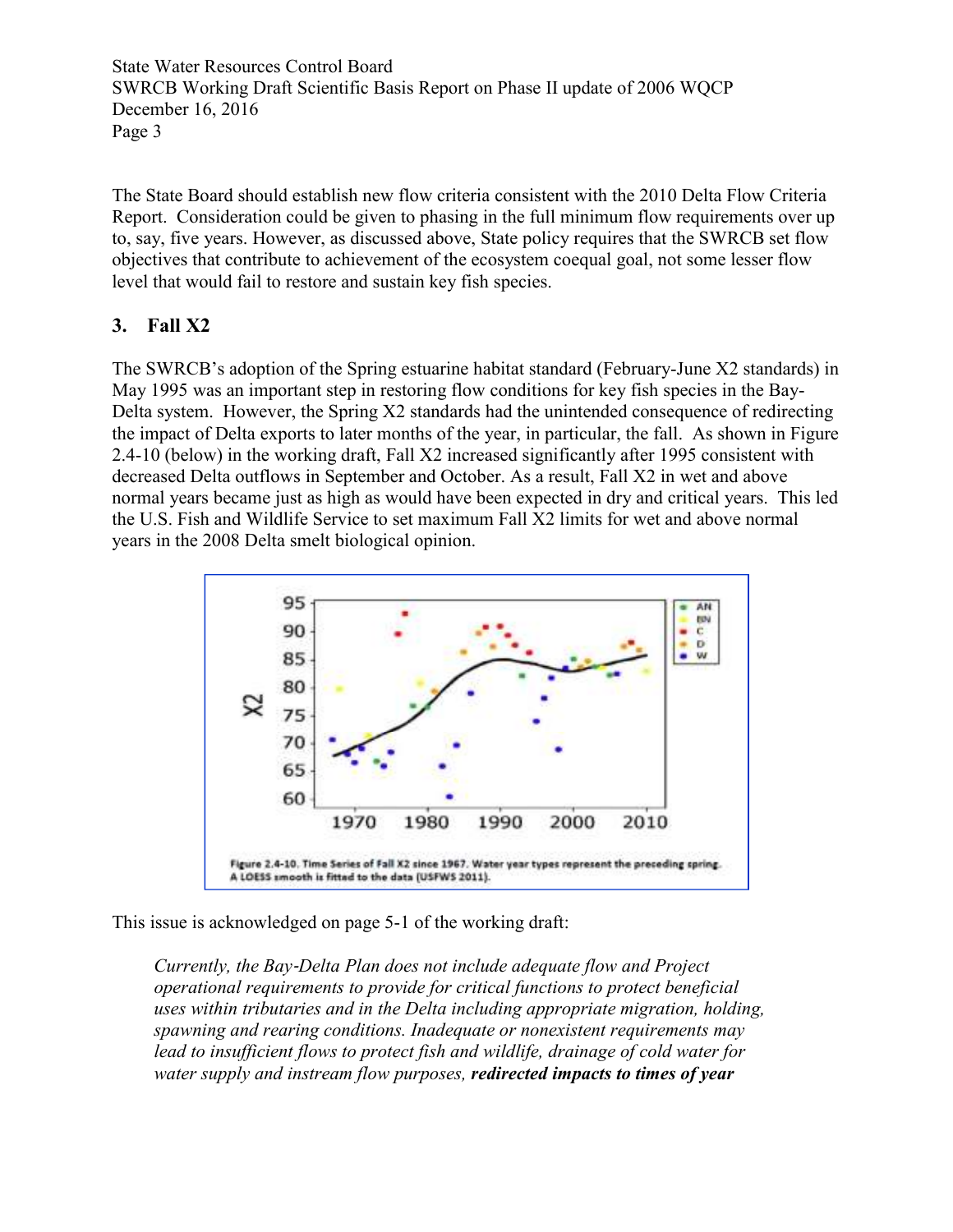*when flow requirements are less strict or do not apply and overreliance on one tributary to meet flow and water quality requirements.* 

The SWRCB should review modeling simulations for a major new conveyance project proposed by DWR and Reclamation. Some of the project alternatives assumed no Fall X2 limits. The September and October Delta outflows in those simulations show even more dramatic reductions in Delta outflow (increases in X2) than have occurred during the recent historical, post-1995, period. This supports the need to establish limits on X2 in the fall.

The Scientific Basis Report should discuss in more detail this dramatic decrease in fall outflows and to what extent this contributed to the subsequent pelagic organism decline.

It is also useful to remember that the SWRCB's Spring X2 standards were set by matching the historical X2 conditions, for each month, February-June, at the three compliance locations (Port Chicago, Mallard Island and Collinsville) during the period 1968-1975. This period was established by the U.S. EPA to represent baseline water quality conditions in the Delta, consistent with the federal Clean Water Act and federal antidegradation policy.

A similar approach could be used to establish a sliding scale for Fall X2 limits, *i.e.*, establishing a maximum Fall X2 as a function of the Sacramento Valley 40-30-30 water year index, and quantifying those limits using the historical 1968-1975 conditions. An example of this approach is shown below. The USFWS Fall X2 limits for wet and above normal years are consistent with the 1968-1975 historical conditions.



## **Historical September X2**

*Historical September X2 as a function of the Sacramento Valley 40-30-30 Water Year Index*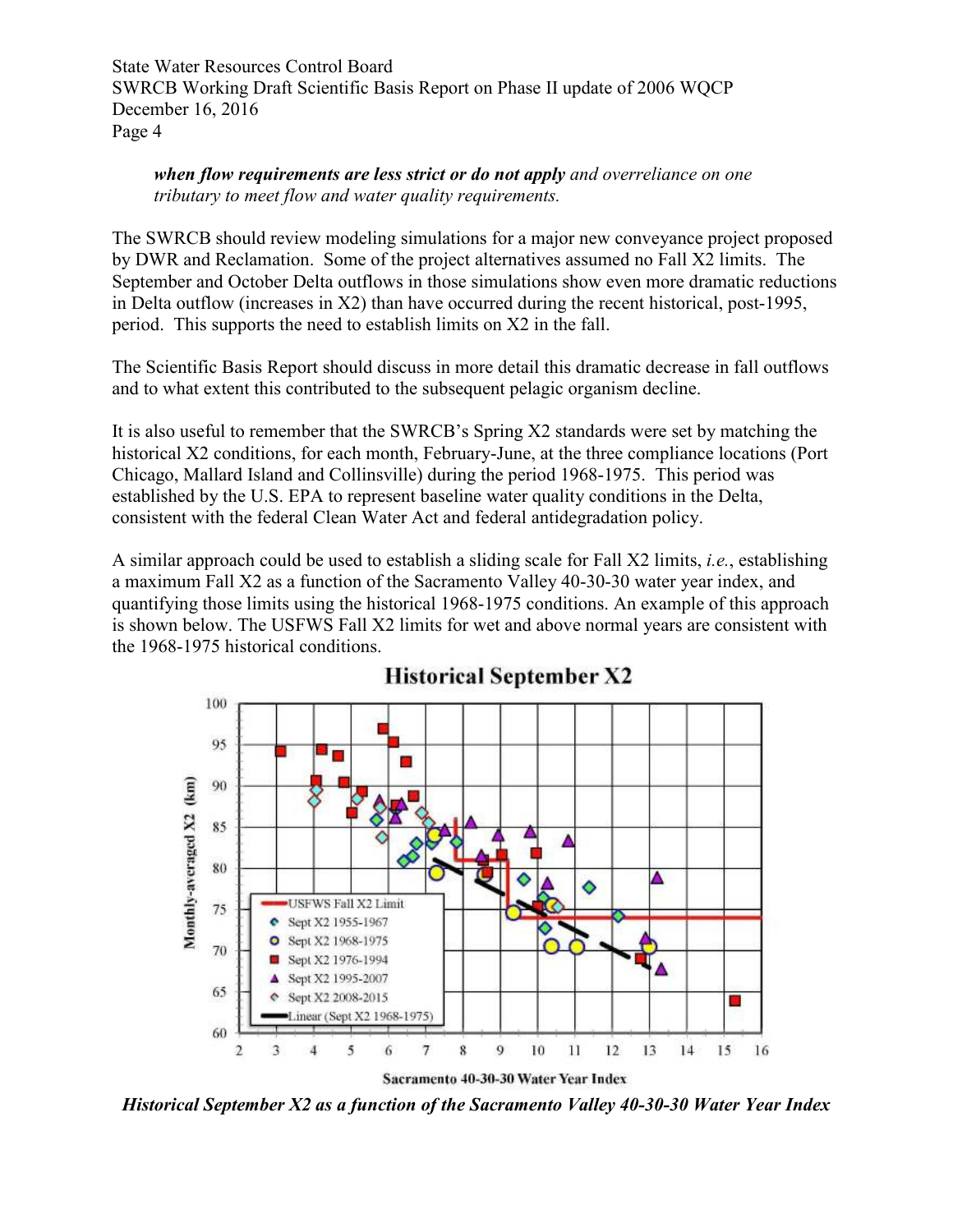The working draft Scientific Basis Report proposes the same Fall X2 limits consistent with the 2008 USFWS biological opinion and the 2010 Delta Flow Criteria Report (page 5-29). The State Board should also consider whether it is also necessary to set Fall X2 limits for below normal, dry and critical years to fully protect key fish species and restore and sustain the Delta ecosystem.

## **4. Rio Vista Flows**

The current Rio Vista attraction flow standards only apply September-December. Modeling simulations performed recently for a proposed major Bay-Delta conveyance project assumed that there would also be a minimum Rio Vista flow requirement of 3,000 cfs for January-June. The project proponents have not asked yet that these January-June flows be included as a permit term. They have also not disclosed why the January-June Rio Vista minimum flow limits are necessary or what would be the impact on project operations if those minimum flow limits were not in effect.

As was the case with establishment of Spring X2 discussed above, new SWRCB actions or new Bay-Delta projects will have the potential to significantly reduce Rio Vista flows outside of the current D-1641 period, September-December. The current Scientific Basis Report should analyze what Rio Vista flows are needed January-August to protect other Chinook salmon runs, provide necessary attraction flows for those runs, and avoid redirected impacts. It is not sufficient to merely retain the current September-December minimum flows.

## **5. Sacramento River Inflow at Freeport**

Contra Costa County supports the recommendation of year-round Sacramento River mainstem inflow requirements to protect native fish rearing in and migrating through tributaries, and to contribute to Delta outflows needed to protect estuarine and anadromous species. As discussed on page 1-6 of the working draft, the 2010 Delta Flow Criteria Report discussed the concept of a 75% of unimpaired Sacramento River minimum inflow criteria from November through June.

A current proposal to construct major new conveyance in the Delta assumes Sacramento flows would be regulated in part through bypass flow requirements at new intakes in the North Delta. The project proponents have stated that the proposed project will not change upstream operations. However, the operations modeling for this project shows inflows to the Delta from the Sacramento Valley (measured upstream of the new intakes at Freeport) would often be less than under current conditions.

## **6. San Joaquin River Inflow at Vernalis**

Although the SWRCB has separated out San Joaquin tributary flows (Phase 1) from the consideration of other tributary flows and Delta outflow (Phase 2), San Joaquin inflows to the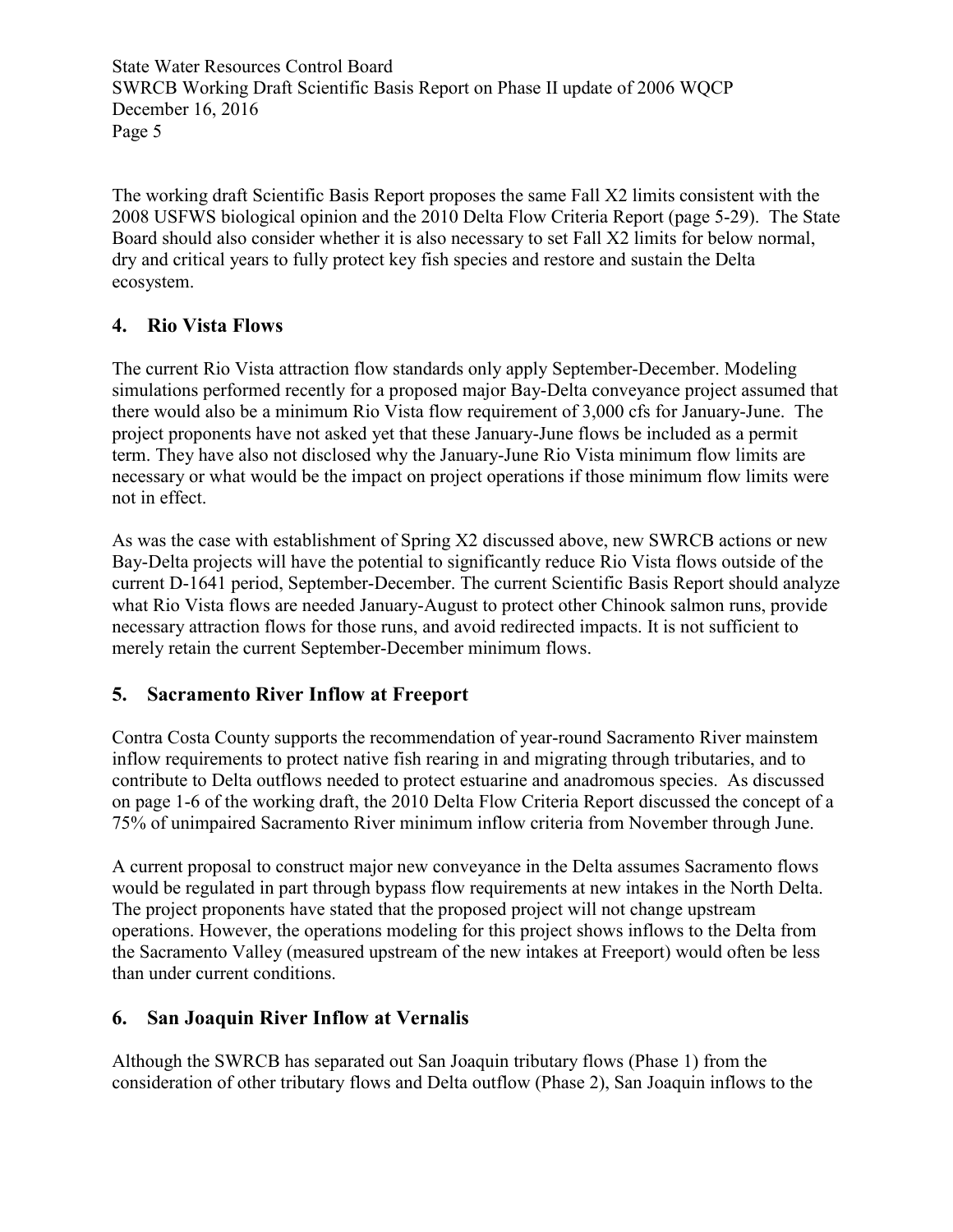Delta contribute to Delta outflow as well as transporting San Joaquin fish species through the Delta to San Francisco Bay and the ocean. The 2010 Delta Flow Criteria Report on page 6 states:

#### *Inflows should generally be provided from tributaries to the Delta watershed in proportion to their contribution to unimpaired flow unless otherwise indicated.*

The County concurs with this approach. This would ensure a more natural distribution of the magnitude and timing of flows within the Bay-Delta system. It would also mean that more flow would be required from the San Joaquin Valley than is currently being considered in Phase 1.

If the State Board determines that the minimum Delta outflows during January-June should be around 65% of unimpaired flow, then the contribution from the San Joaquin flow at Vernalis may also need to be as high as 65% of the total San Joaquin Valley unimpaired flow. The SWRCB should consider proposed Delta outflow objectives that incorporate Vernalis inflows consistent with the San Joaquin Valley contribution to total unimpaired flow.

Page 5-15 of the working draft states:

*Flow contributions from the San Joaquin River upstream of Vernalis, which are currently heavily impaired, are being addressed through the separate Phase I process to amend the Bay-Delta Plan. Because revised San Joaquin River flow objectives have not yet been adopted by the State Water Board, for purposes of developing the illustrative example presented here, staff assumed that San Joaquin River contributions would continue to reflect existing conditions as modeled in CalSim II (DWR 2015). With the Phase I changes to the Bay*‐*Delta Plan, these contributions would potentially increase.* 

The associated CALSIM and SacWAM modeling of the proposed objectives should incorporate increased Vernalis inflows consistent with this approach and not assume existing (unchanged) San Joaquin Valley inflows.

## **7. Delta Barriers and Delta Cross Channel Gate Operations**

Delta barriers such as the proposed flow barrier or gate at the Head of Old River in the south Delta at the junction with the San Joaquin River can provide the beneficial effect of keeping outmigrating San Joaquin fish from straying or being drawn toward the south Delta export pumps. However, the Head of Old River barrier also starves the south and central Delta of positive (northwards) flow and increases the possibility of reverse flows in Old and Middle River. The barrier along with other agricultural barriers in Old River, Grant Line Canal and Middle River also "blocks the natural flow and circulation patterns of these streams (NMFS 2009)" [working draft at page 2-57], and reduce the ability of resident fish species from circulating within the Delta.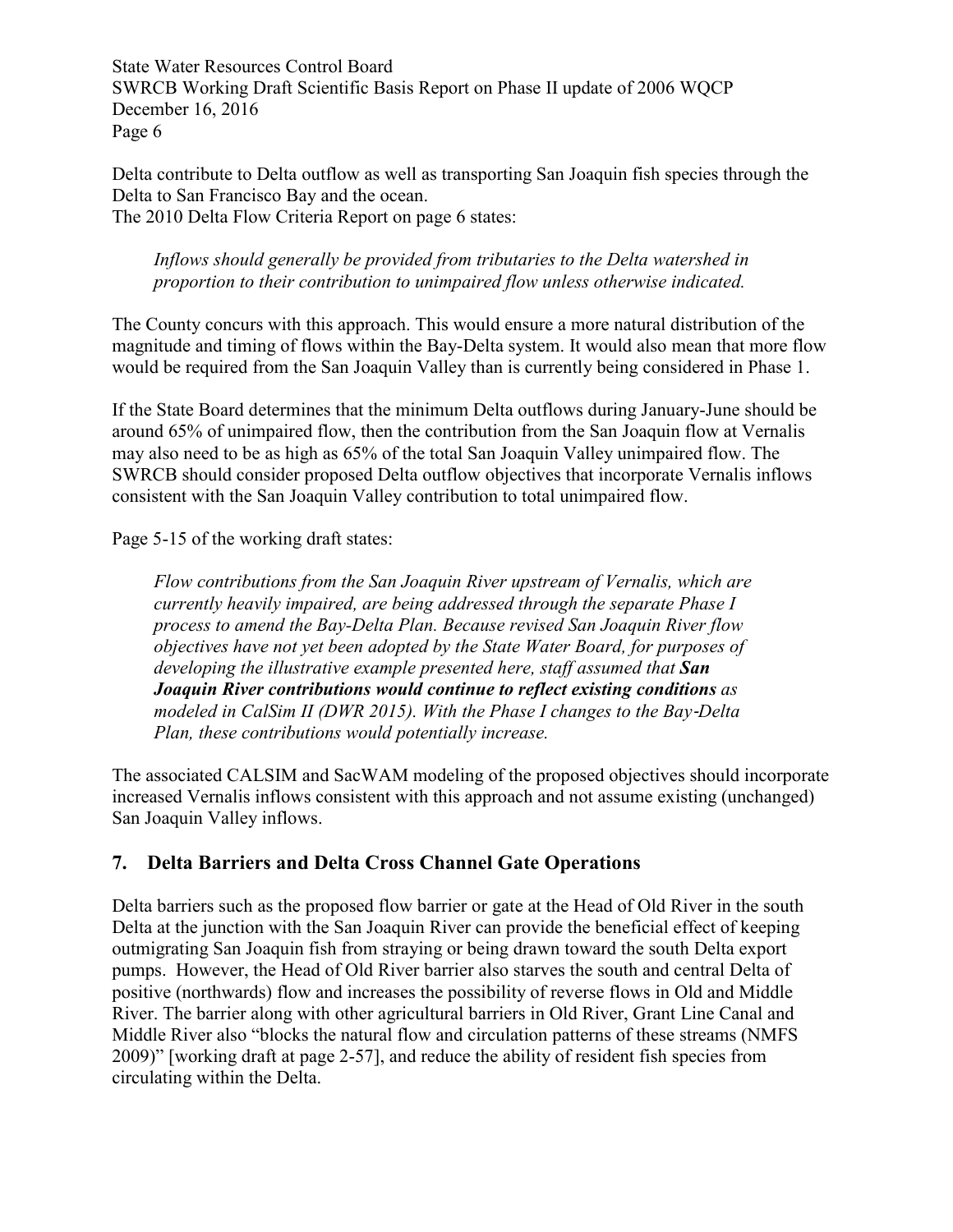The recirculated Substitute Environmental Document for Phase 1 on page 1-10 states:

*DWR and USBR were planning to construct permanent physical facilities in the form of permanent operable gates (known as the South Delta Improvements Program) that would have provided better compliance with the objectives. However, the permanent facilities have not been constructed to date, and their construction is unlikely to occur due to endangered species concerns. The National Marine Fisheries Service (NMFS) biological opinion (BO) Stanislaus River reasonable and prudent alternative, including Action 3.1.3 (NMFS BO) was issued in June 2009 and specifically directs DWR to halt implementation of the South Delta Improvements Program. NMFS has indicated that consultation for the program cannot be reinitiated until after 3 years of fish predation studies at the southern Delta temporary barriers are completed. The studies were completed in 2011, and DWR is currently working with NMFS. After all permits have been acquired DWR can proceed with construction; however, there is not a schedule available for project completion at this time.* 

The Scientific Basis Report should include more detail regarding the potential adverse impacts of Delta barriers on fish species in the Delta, and the corresponding benefits and adverse impacts to water quality.

# **8. Implementation Issues Regarding Determining Unimpaired Flow**

The Scientific Basis Report on page 5-29 states:

*"…the new winter and spring numeric Delta outflow requirement is recommended to be structured similarly to the existing Delta outflow objectives, which require a certain amount of outflow based on a measure of unimpaired inflows (the ERI<sup>2</sup> ) for the previous month. The requirement would be modified to use the current month's index to be compatible with the inflow requirements discussed above, and to better allow management in a variable system."* 

The concept of basing minimum flow requirements on the current month's unimpaired flow is a good one in theory. The modeling simulations are based on a monthly time step and have perfect foresight with regard to the unimpaired flows. The 2010 Delta Flow Criteria Report recommended minimum Delta outflows and other flows based on a 14-day running average.

Provided estimates of unimpaired flow can be computed daily, there should be enough information to update the running 14-day average unimpaired flows.

The working draft on page 5-30 (Section 5.3.4.4, Adaptive Management) states:

 $\frac{1}{2}$  ERI = Eight River Index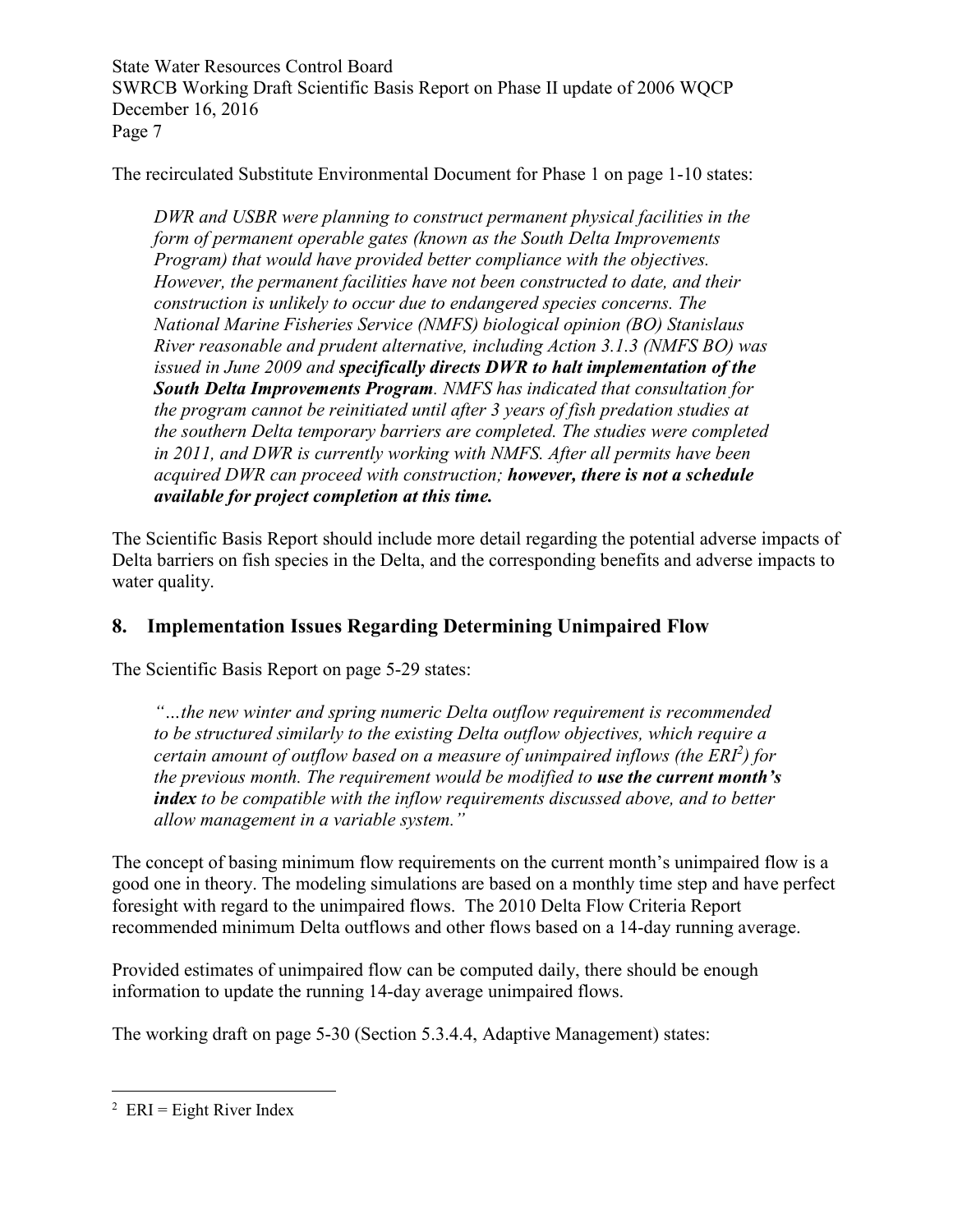*As with inflows, adaptive management provisions are proposed to provide for specific flow functions and ecosystem processes for the new or modified Delta outflow requirements. The January*‐*June numeric Delta outflow requirements may include a block of water that can be adaptively shifted within or outside the winter*‐*spring time period. The purpose of adaptively managing a portion of Delta Outflow would be to provide water for experimental studies and for augmenting flows when scientific information and real time circumstances indicate that additional flow is needed to achieve the narrative objective. A water mass balance accounting procedure should be developed to track the volume of water used and the amount remaining for environmental purposes.* 

Some amount of adaptive management should be allowed, however, determining a block of water and allowing shape shifting within or outside the winter-spring time period (January-June) could lead to gaming of the system by project operators. Operators could take credit for water that is spilled from upstream reservoirs in one month and thereby avoid releasing necessary flows for fish in later, drier, months. It will also be difficult to know how large the January-June block of water will be until late June.

#### **9. Year Round Old and Middle River (OMR) Flow Limits**

The working draft on page 5-41, only recommends new OMR from December through June. The suggested flow range is from -1,250 cfs to -5,000 cfs, which would be managed based on the presence of Delta smelt, longfin smelt, and salmonids.

However, the discussion in 5.5.4, Old and Middle River Reverse Flow Limitations, describes how entrainment of American shad at the export facilities is highest between July and August and again between October and December, although some salvage occurs each month of the year. Green and white sturgeon are vulnerable to entrainment from exports year-round.

In fact, there are resident fish in the Delta year-round and, consistent with the goal of ecosystem restoration in the Delta, these fish should be provided year-round protection against reverse flows and entrainment. The current focus is only on key fish species, but other species could become endangered in the future, especially if reverse flow protection only from December through June shifts impacts to July-November.

Figure 9 (below) on page 30 of Appendix B, DWR's Technical Memo, Study 30 – CalSim II Model with 50% unimpaired flow instream flow requirements (September 2016), shows simulated OMR flows and the OMR standard for DWR's Study 30. It is not clear why the OMR standards in July to November were set to zero for illustration purposes. This figure represents an operational scenario where OMR remains greater than -5,000 cfs in almost all months.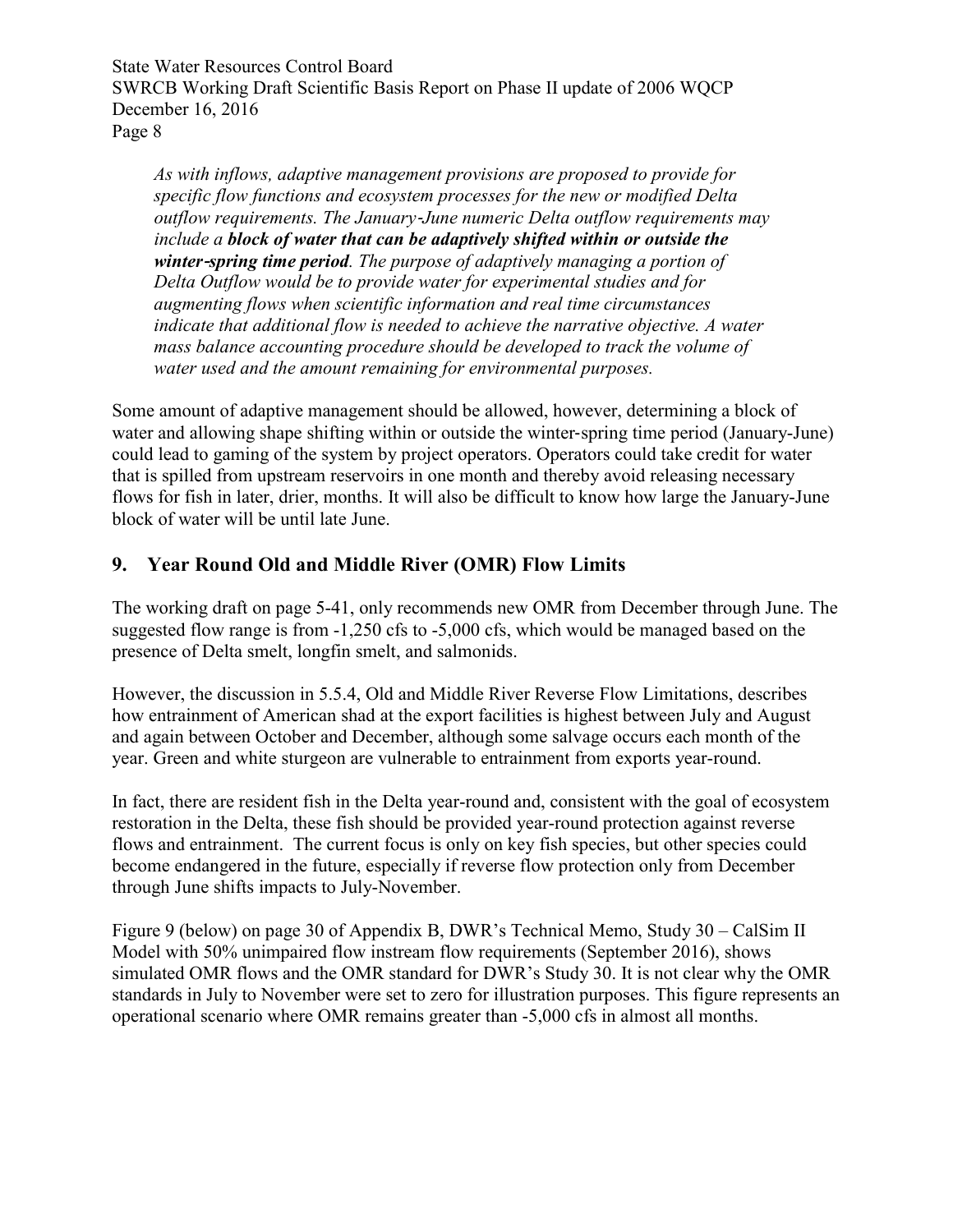

Figure 9 - Comparison of Simulated OMR Flow and OMR Standard in Study 30

Contra Costa County recommends a year-round limit on reverse flows through a minimum OMR of -5,000 cfs, which is the value of OMR below which entrainment effects are known to increase.

#### **10. Limiting south Delta exports to no more than 300% of Vernalis flow**

The working draft at page 5-43 discusses new limits on south Delta exports during the San Joaquin River October Pulse Flow period. The working draft cites the work of Mesick (2001) and states:

*"Limiting south Delta exports to no more than 300% of Vernalis flow during any October pulse flow would help to reduce straying of San Joaquin Chinook salmon during their spawning migration."* 

The Scientific Basis Report should clarify why it is acceptable to export three times as much water during the October pulse flow period than is entering the Delta from the San Joaquin River at Vernalis. This flow is needed to attract fall-run Chinook salmon that are returning to the San Joaquin River tributaries to spawn. These fish will be susceptible to entrainment at those high export rates and negative Old and Middle River flow conditions.

At other times of the year, the ratio of San Joaquin inflow to south Delta exports is limited to 4:1. 3:1. 2:1 and 1:1, depending on water year type. Those limits represent only 25%, 33%, 50% and 100% of Vernalis flow.

#### **11. Exceedances of D-1641 Municipal and Industrial Standards in Modeling Studies**

On page 30 of Appendix B, DWR's Technical Memo, Study 30 – CalSim II Model with 50% unimpaired flow instream flow requirements (September 2016), DWR states: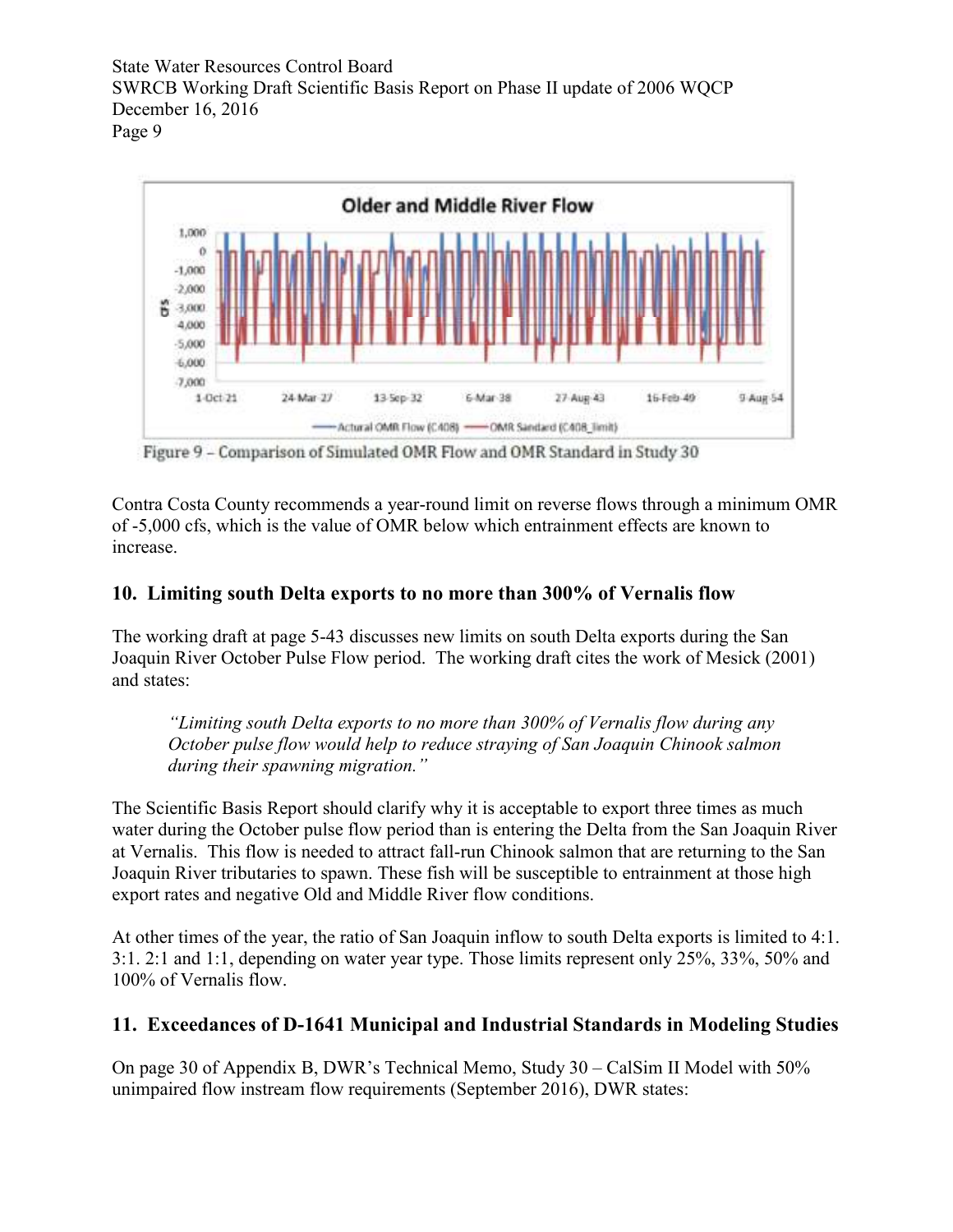*"…there are occurrences of (EC>EC\_Standard) in Rock Slough (RS) and in Jersey Point (JP) which exceed the Salinity Standards, as shown in Figure 8."* 

There are also some exceedences of the Jersey Point agricultural EC standard.

These modeled exceedences at Rock Slough and Jersey Point are unlikely to occur in actual Bay-Delta operations because the State Water Project and Central Valley Project operators would need to ensure additional Delta outflow to meet the standards. This would mean that operations in subsequent months would also be different as the project attempts to make up for any loss in Delta exports.

In March 2000, in Revised Water Right Decision 1641, the SWRCB stated:

*The SWRCB's EIR shows that the municipal water quality objective at Rock Slough is exceeded in December. This is due, however, to differences between methods used to calculate salinity in the models used for the EIR's preparation. (R.T. p. 12249; SWRCB 1e, p. VI-11; SWRCB 75; SWRCB 76.) In actuality, the projects are operated to meet salinity objectives at Rock Slough as well as at the export pumps, and the objective should not be exceeded. Therefore, there should be no significant adverse effect on water quality at CCWD's Pumping Plants as a result of approving the petition.* 

The problem of exceedences of the Rock Slough standard in Bay-Delta operations modeling was known in 2000, and before. The SWRCB should work with the developers of CALSIM and SacWAM to eliminate these exceedences so that the "actual" future operations and their environmental impacts are fully disclosed.

#### **12. Presentation of Historical Data and Modeling Simulations**

Many of the data presentations in the working draft in Chapter 5 are in the form of cumulative probability plots, *e.g.*, Figure 5.3‐4. Cumulative probability plots do not allow a comparison of model, or historical, data for the same instant of time. It would be useful for decision makers and the public to plot data for a given month (say January) as a time series showing different alternatives (35%-70% of unimpaired flow) and the existing base case. That would disclose more clearly years when a given alternative was easy to meet and years when it was difficult.

The working draft should also include plots of modeling data for a given time as x-y plots showing the flow for the alternative as a function of the flow for the existing base case at the same time. The data could be presented for a given month, say, January, so a comparison could be made with other months. In some months it may be easier to meet a 75% of unimpaired flow requirement than in others.